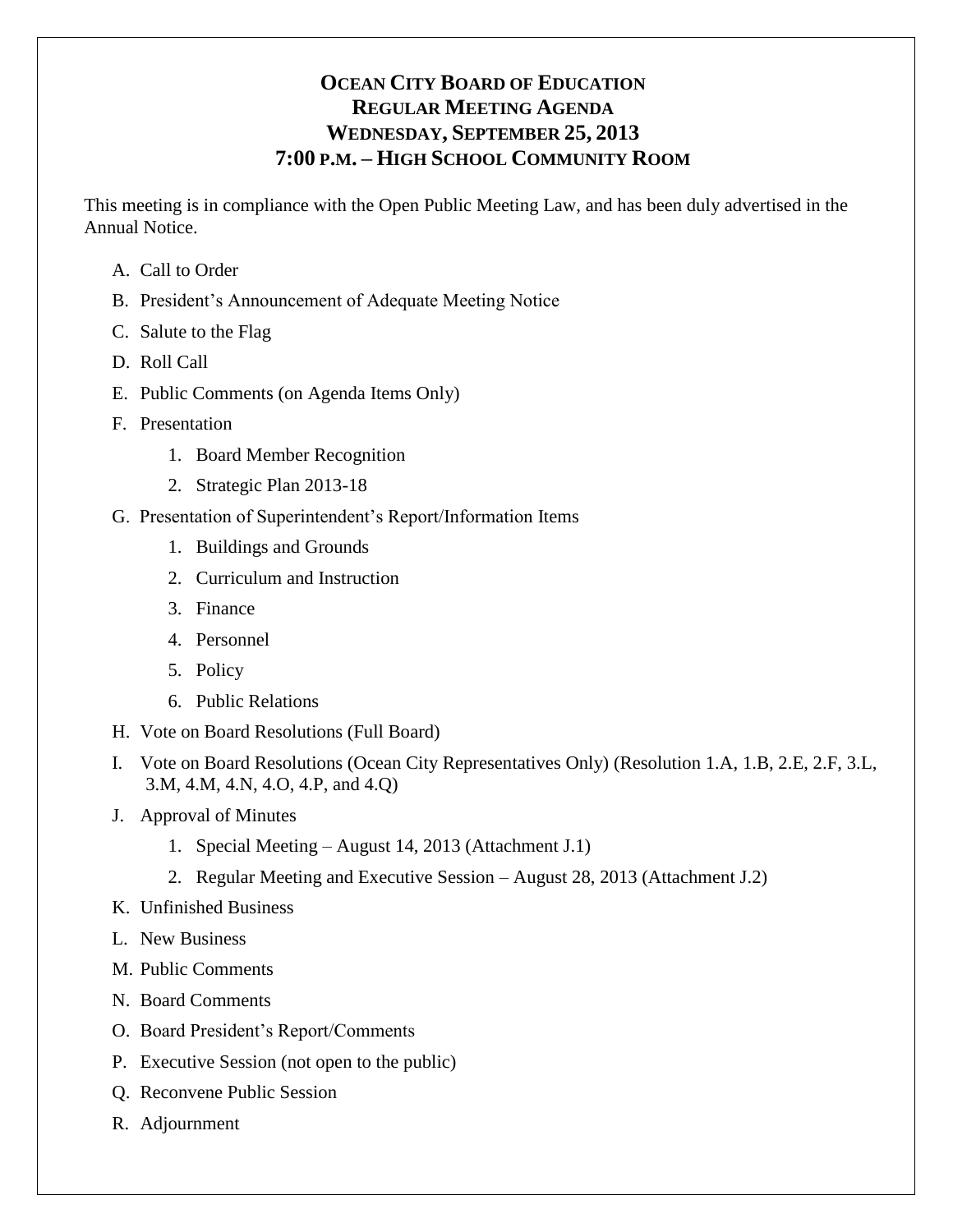#### **OFFICE OF THE**

#### **SUPERINTENDENT OF SCHOOLS**

**TO:** Ocean City Board of Education

### **FROM: Dr. Kathleen Taylor, Superintendent of Schools**

**RE:** September 25, 2013 Regular Board Meeting

**MOTION:** Based on the recommendation of the Superintendent of Schools, the following resolutions are presented for formal approval by the Board of Education.

### **1. Buildings and Grounds**

A. Use of Facilities **(Ocean City Representatives Only)** The Board approves the following requests for the use of the High School and Primary School:

| <b>High School</b> |                                                                |
|--------------------|----------------------------------------------------------------|
| Requested By:      | <b>Starstruck Dance Academy</b>                                |
| Use:               | Dance Recital                                                  |
| Date/Times:        | June 27, 2014 (Fri), Rehearsal - 2:00PM-10:00PM                |
|                    | June 28, 2014 (Sat), Recital - 11:00AM-7:00PM                  |
| Rooms:             | Auditorium and Classrooms F105 and F107                        |
| Fee:               | \$2,846.00                                                     |
| Requested By:      | First Night of Ocean City                                      |
| Use:               | New Year's Eve                                                 |
| Date/Times:        | December 31, 2013 (Tues), 2:00PM-12:00AM                       |
| Room:              | Community Room, Auditorium, Main Gym, Auxiliary Gym, Cafeteria |
|                    | and Kitchen                                                    |
| Fee:               | No charge                                                      |

Primary School

| Requested By: | First Night of Ocean City                |
|---------------|------------------------------------------|
| Use:          | New Year's Eve                           |
| Dates/Times:  | December 31, 2013 (Tues), 2:00PM-12:00AM |
| Rooms:        | Multi-Purpose Room and Kitchen           |
| Fee:          | No charge                                |

### B. Dual Use Classrooms **(Ocean City Representatives Only)**

The Board approves the dual instructional use for following classroom for the 2013-14 school year and authorizes the School District to request approval from the New Jersey Department of Education:

Intermediate School Rooms 411 / Reading / Physical Therapy

- **Discussion**
- Buildings and Grounds Committee Report Mr. Oves, Chairperson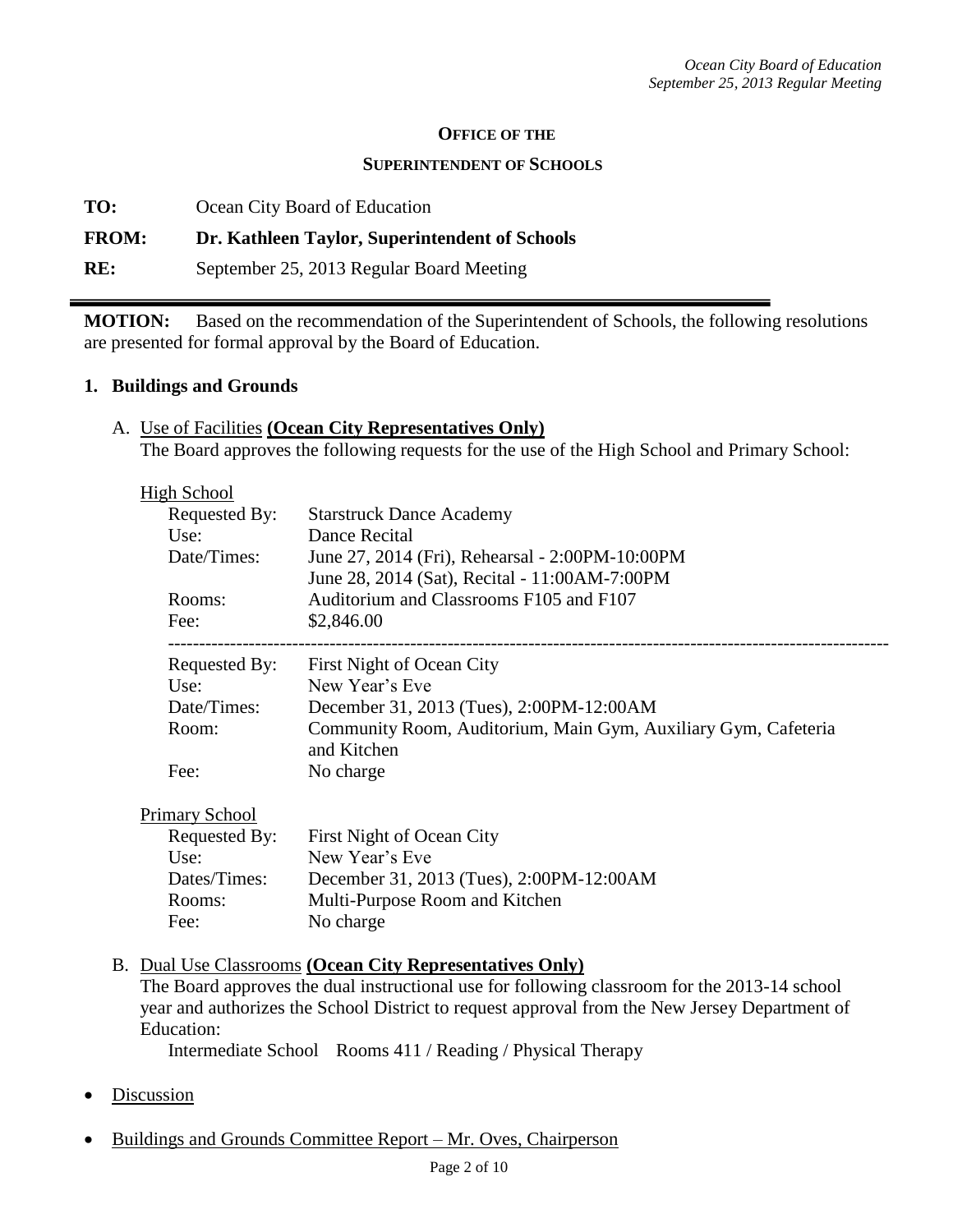### **2. Curriculum and Instruction**

A. Out-of-District Placements

| The Board approves the following out-of-district student placements for the 2013-14 school year: |           |                           |            |  |
|--------------------------------------------------------------------------------------------------|-----------|---------------------------|------------|--|
|                                                                                                  | $N$ umbor | $S_{\alpha}$ <sub>0</sub> | $T$ uition |  |

|                            | Number      | SCNOOL   | 1 untion |
|----------------------------|-------------|----------|----------|
| Placement                  | of Students | District | Cost     |
| $Yale-Voorhees$            |             | OC       | \$57,349 |
| <b>REAL Center</b>         |             | UТ       | \$33,300 |
| <i>(In Laurel Springs)</i> |             |          |          |

B. High School Field Trip Request (Attachment #2.B) The Board approves the attached High School Field Trip list.

## C. Atlantic Cape Community College Agreement (Attachment #2.C)

The Board approves the Dual Credit Agreement between Atlantic Cape Community College and Ocean City High School for the following classes:

- ACCT130 Financial Accounting, 4 credits @ \$45 per credit
- $\bullet$  BUSN101 Intro to Business, 3 credits @ \$45 per credit
- ECON110 Principles of Economics I, 3 credits @ \$45 per credit
- ECON111 Principals of Economics II, 3 credits @ \$45 per credit
- D. IDEA Consortium 2014

The Board authorizes the Ocean City School District to be the lead agency in the fiscal year 2014 IDEA Consortium with the Sea Isle City School District as the participant agency.

- E. Revised CAP Agreement of Services (Attachment #2.E) **(Ocean City Representatives Only)** The Board approves the revised Agreement of Services with the Atlantic/Cape May County Child Assault Prevention (CAP) Program for the School District's Kindergarten thru 6 grades. This Agreement was previously approved on July 24, 2013 for Kindergarten only. The Ocean City PTA will fund this Program.
- F. Intermediate School Field Trip Request (Attachment #2.F) **(Ocean City Representatives Only)** The Board approves the attached Intermediate School Field Trip list.
- Discussion
- Curriculum and Student Affairs Committee Report Mr. Bauer, Chairperson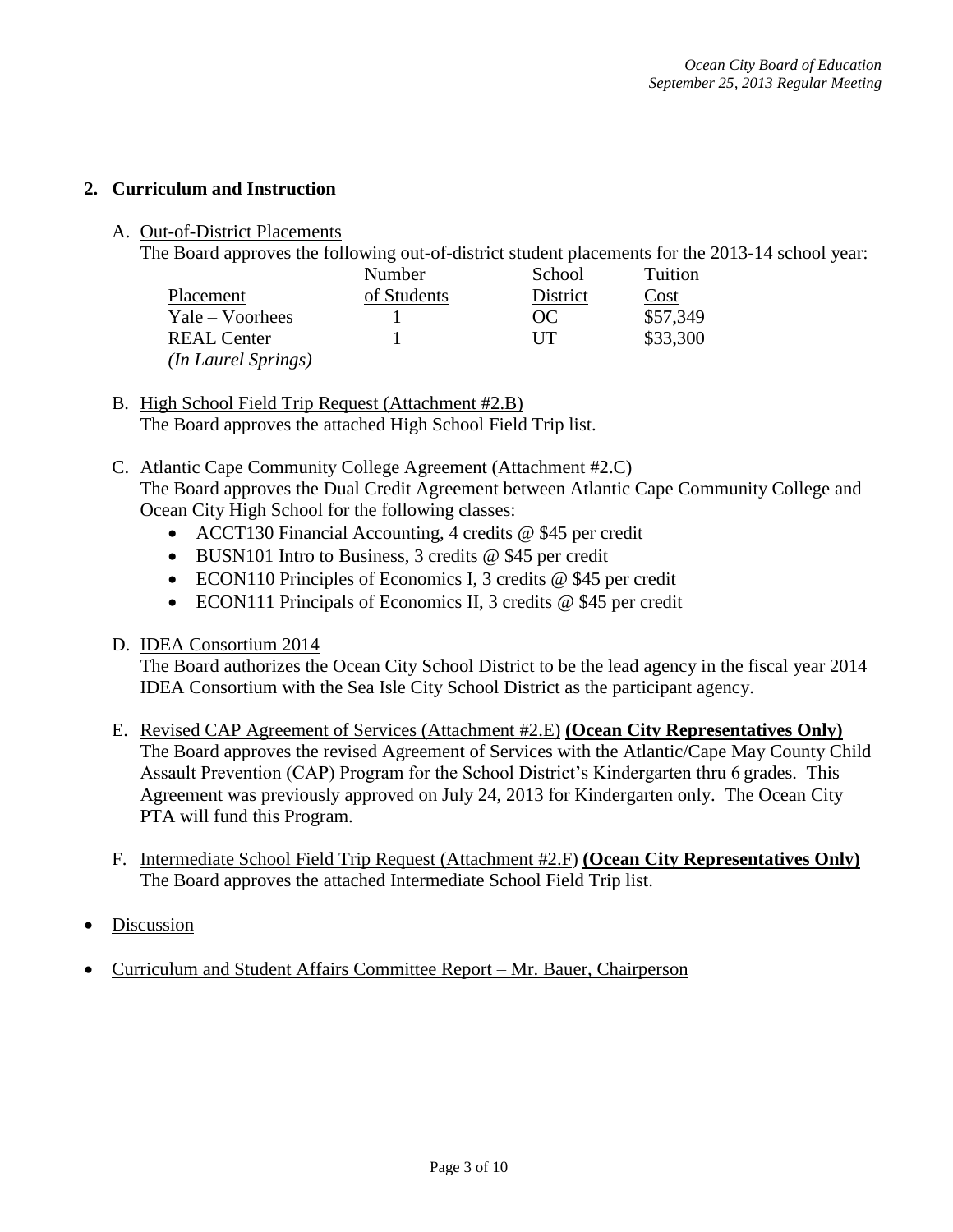### **3. Finance**

- A. Bill List (Attachment #3.A) The Board approves payment of bills for September 2013 in the amount of \$3,990,359.20.
- B. Secretary and Treasurer Reports (Attachment #3.B) The Board approves the Board Secretary's Monthly Financial Report and the Treasurer of School Funds' Reports for July 2013 and August 2013.
- C. Line Item Transfers (Attachment #3.C) The Board approves the revenue and appropriation transfers for July 2013 and August 2013. The Board also acknowledges receipt of the State of NJ mandated transfer reconciliation form for July 2013 and August 2013.
- D. Travel & Expense Reimbursement (Attachment #3.D) The Board approves the September 2013 list of Board of Education Members and School District Staff travel and related expense reimbursements.
- E. Quoted Transportation Contract

The Board approves the 2013-14 quoted transportation contract with First Student, Inc. for transportation of one student to Shop Rite of Rio Grande, Monday - Wednesday, and to Acme of Cape May Court House, Thursday - Friday, as part of student's instructional program at Cape May County Special Services School District, in the amount of \$10 per diem beginning September 23, 2013 to June 30, 2014 on Route No. CMCALTHSWP, for a total contract amount of \$1,670.

F. Bedside Services' Contract\*

The Board approves a contract with Barbara Mark-Wojtowicz (BMW Enterprises, LLC) to provide bedside instruction services at Carrier Clinic. The fee for the service is \$75.00 per hour, for the 2013-14 school year.

- G. Acceptance of Nonpublic Textbook Aid The Board accepts Nonpublic Textbook Aid for Westminster Christian Academy for the 2013-14 school year in the amount of \$2,743.00.
- H. Acceptance of Nonpublic Technology Aid The Board accepts Nonpublic Technology Aid for Westminster Christian Academy for the 2013-14 school year in the amount of \$1,000.00.
- I. Ocean City Free and Public Library Grant Application The Board approves the submission of a grant application to the Ocean City Free and Public Library for "Bringing the Wetlands into Ocean City's Classrooms" for the 2013-14 school year in the amount of \$17,000.

\*This professional service appointment is recommended for approval as an authorized exception to the Public School Contracts Law (N.J.A.C. 6:20-8.1 through 6:20-8.7 and N.J.S.A. 18A: 18A-1, et seq.) competitive bidding requirements.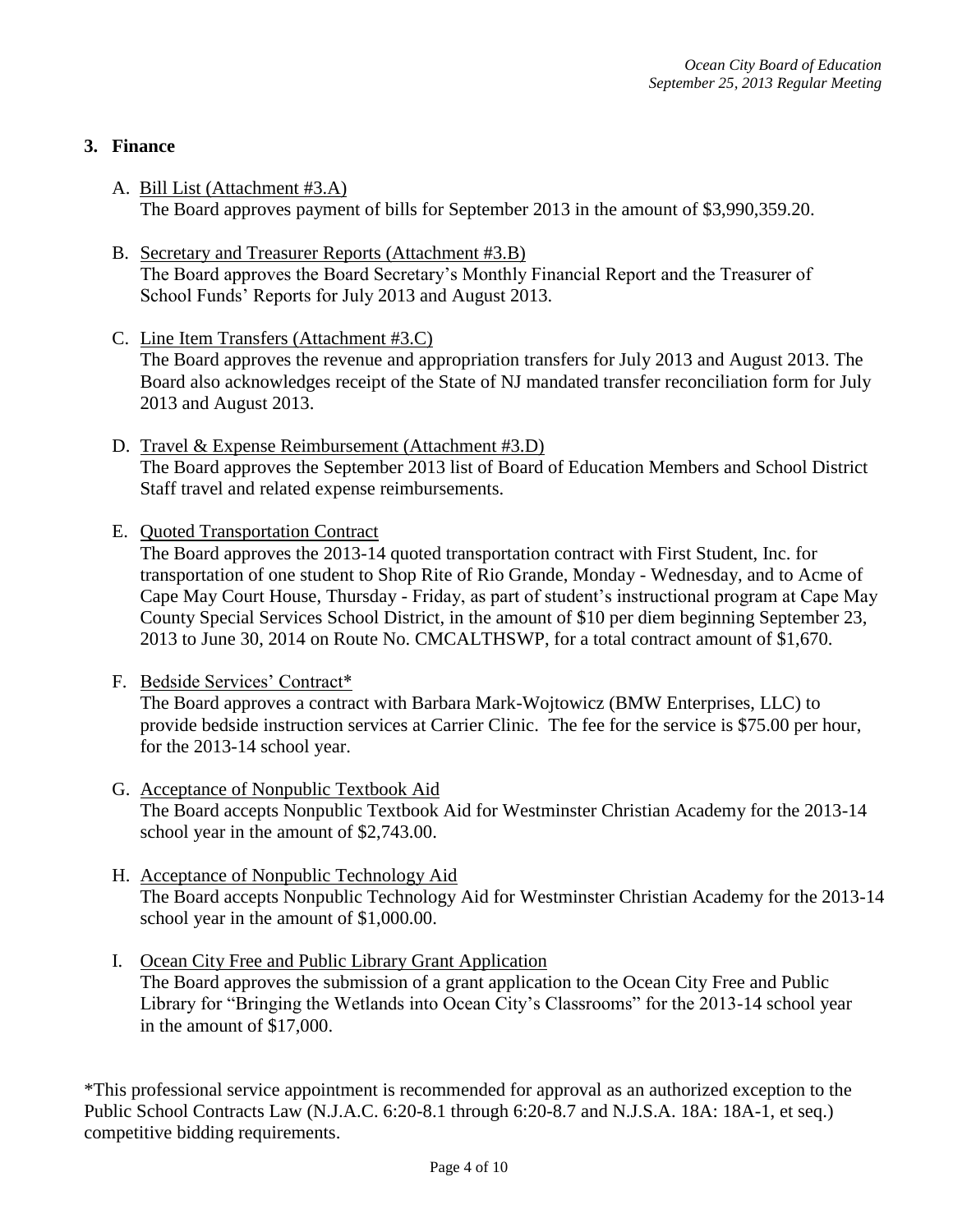J. IDEA Fiscal Year 2014 Grant Application Submission

The Board authorizes the District's submission of the IDEA fiscal year 2014 grant application for the following amounts:

IDEA Basic \$421,359 IDEA Preschool \$ 13,315

- K. No Child Left Behind (NCLB) Fiscal Year 2014 Grant Acceptance The Board approves the acceptance of the NCLB fiscal year 2014 grant funds in the amount of \$366,106.00.
- L. Cape Educational Grant (Attachment #3.L) **(Ocean City Representatives Only)** The Board approves the submission and receipt of \$497.90 Cape Educational Grant money for the Intermediate School Cape Educational Grant application, "Just Jump."
- M. Disposal of Textbooks (Attachment #3.M) **(Ocean City Representatives Only)** The Board approves the disposal of the attached textbooks that are no longer needed as per N.J.S.A. 18A34-3.
- Discussion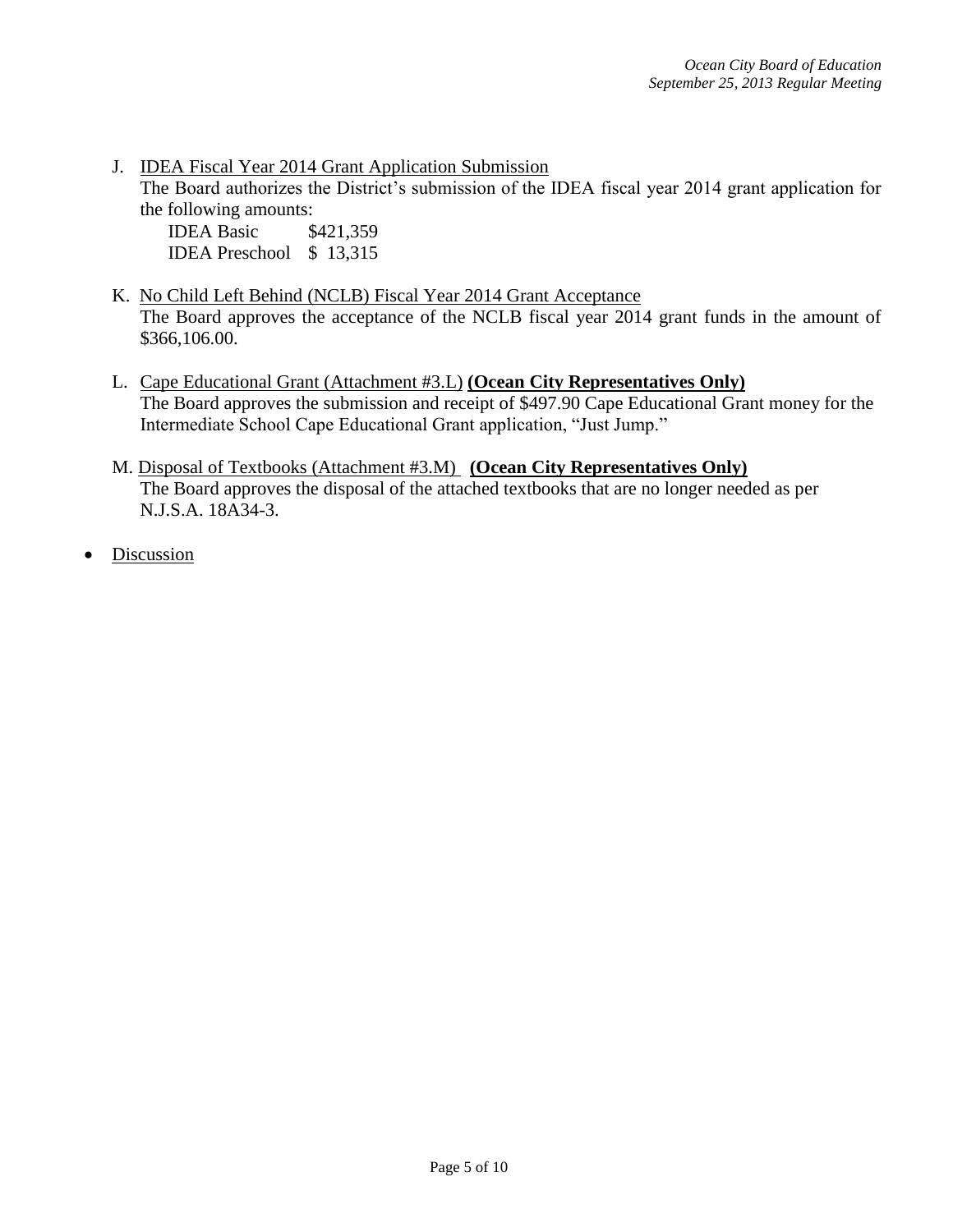### **4. Personnel**

- A. Substitutes (Attachment #4.A) roll call vote The Board approves the attached, criminal history approved/HIB trained substitutes, for the 2013-14 school year.
- B. High School Coach Stipend\* roll call vote The Board approves Ashley Schmid, Girls' Soccer freshman coach, a revised stipend of \$4,000\*, step 1, for the 2013-14 school year.
- C. High School Co-Curricular Activity Sponsors and Stipends\* roll call vote The Board approves the following co-curricular activity sponsors and stipends for the 2013-14 school year:

Shane McGrath, co-strength and conditioning coach, \$2,619\*, ½ of step 1 Sean Matthews, co-strength and conditioning coach \$2,619\*, ½ of step 1

- D. Extension Program Teachers roll call vote The Board approves Geralyn Williscroft, Extension Program Teacher of English 11 and English 12, for the 2013-14 school year at \$30/hour, not to exceed 6.5 hours per week.
- E. Change in Assignment Supportive Staff roll call vote The Board approves the change in assignment for Gretchen Smith, from full-time High School food service worker to full-time High School cafeteria person-in-charge, position carries an addition \$400 stipend.
- F. Revised Leave of Absence High School Supportive Staff (Attachment #4.F) roll call vote The Board approves employee #2815, a revised FMLA unpaid leave of absence effective August 28, 2013 through October 5, 2013, returning to work on October 7, 2013.
- G. Leave of Absence High School Supportive Staff (Attachment #4.G) roll call vote The Board approves employee #2763, a paid leave of absence effective October 15, 2013 through ½ day on November 4, 2013, and an unpaid FMLA leave of absence, effective ½ day on November 4, 2013 through November 19, 2013 with an expected return date of November 20, 2013.
- H. Short Term Leave Replacement District Certificated Staff roll call vote The Board approves Timothy Adamcik, short term leave replacement Speech Language Specialist, effective October 15, 2013 through February 13, 2014, at \$160 per day.
- I. Employment District Supportive Staff roll call vote The Board approves Bruce Twiggs, Special Education Aide, effective September 30, 2013 through June 30, 2014, at \$18,860\* (pro-rated), step 1, 7 hours a day, with salary charged to IDEA Basic FY14 Federal Grant.
- J. Transfer of Supportive Staff roll call vote The Board ratifies the transfer of Therese Hudson, from a District Special Education Aide to the Library Aide in the Intermediate School, effective September 19, 2013 through June 30, 2014, no change in salary, 8 hour day.

\*pending negotiations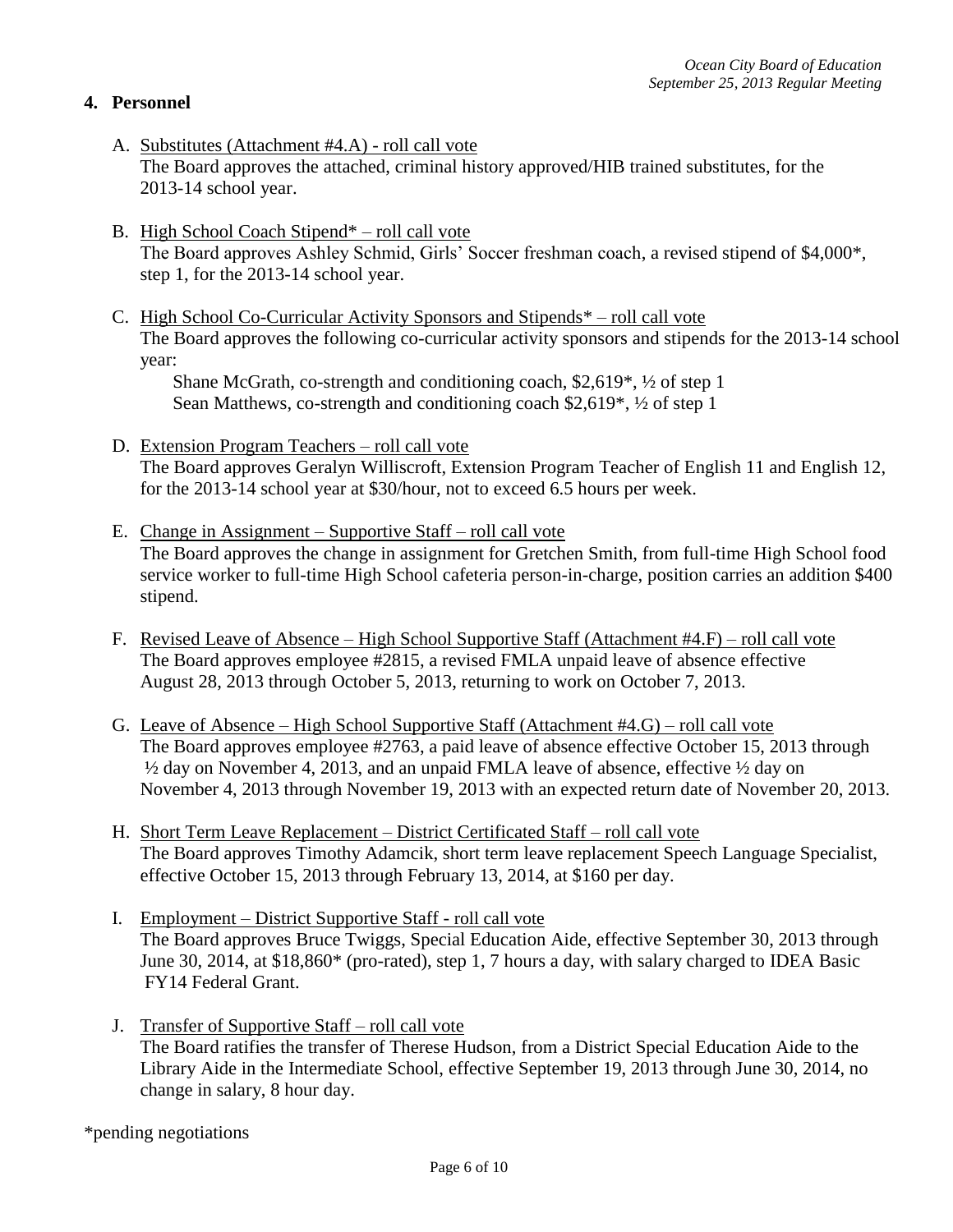K. Transfer of Supportive Staff – roll call vote

The Board ratifies the transfer of Sandra Kooker, from Intermediate School Library Aide to District Special Education Aide, effective September 19, 2013 through June 30, 2014, with no change in salary, 7 hour day.

L. High School Federal Grant Salary Allocations – roll call vote

The Board authorizes the following salary allocations to be charged to the identified Federal Grants for the 2013-14 School year:

| Charles Dolinsky, Special Education Teacher | $$8,000 - IDEA$ Basic FY14              |
|---------------------------------------------|-----------------------------------------|
| Katelyn Bell, Special Education Aide        | $$19,698 - IDEA Basic FY14$             |
| Ronald Ewing, Special Education Aide        | $$22,386 - IDEA Basic FY14$             |
| Nancy Filangieri, Special Education Aide    | $$18,860 - IDEA Basic FY14$             |
| Patricia Henry, Special Education Aide      | $$18,860 - IDEA Basic FY14$             |
| Bruce Twiggs, Special Education Aide        | $$18,860$ (pro-rated) – IDEA Basic FY14 |
| Melanie Vitale, Special Education Aide      | $$20,603 - IDEA Basic FY14$             |
|                                             |                                         |

M. Salary Classification Changes for District and High School Faculty (Attachment #4.M) – roll call vote

The Board approves the attached District and High School faculty salary classification changes for the 2013-14 school year.

N. Salary Classification Changes for Intermediate and Primary Schools' Faculty (Attachment #4.N) – roll call vote **(Ocean City Representatives Only)**

The Board approves the attached Intermediate and Primary Schools' faculty salary classification changes for the 2013-14 school year.

O. Intermediate and Primary Schools' Federal Grant Salary Allocations – roll call vote **(Ocean City Representatives Only)**

The Board authorizes the following salary allocations to be charged to the identified Federal Grants for the 2013-14 School year:

| Jennifer Farrell, Title I, Reading Specialist      | $$55,756 - Title I$             |
|----------------------------------------------------|---------------------------------|
| Kristen Morey, Title I, Reading Specialist         | $$55,756 - Title I$             |
| Erin Porter, Title I, Mathematics Teacher          | $$50,453 - Title I$             |
| Jennifer DeVlieger, Kindergarten Teacher           | $$16,727 - Title$ IIA           |
| Jennifer Eget, First Grade Teacher                 | $$29,441 - Title$ IIA           |
| Danielle Landi, First Grade Teacher                | $$15,136 - Title$ IIA           |
| Dolores Vivarelli, Pre-School Disabilities Teacher | $$10,000 - IDEA$ Preschool FY14 |
| Janice Annarelli, Special Education Aide           | $$20,846 - IDEA Basic FY14$     |
| Janice Baldyga, Special Education Aide             | $$21,103 - IDEA$ Basic FY14     |
| Susan Richards, Special Education Aide             | $$17,889 - IDEA Basic FY14$     |
| Karen Wallenstein, Special Education Aide          | $$19,698 - IDEA Basic FY14$     |
|                                                    |                                 |

P. Leave of Absence – Primary School Certificated Staff (Attachment #4.P) - roll call vote **(Ocean City Representatives Only)**

The Board approves employee #1245, a paid leave of absence, effective November 11, 2013 through December 11, 2013.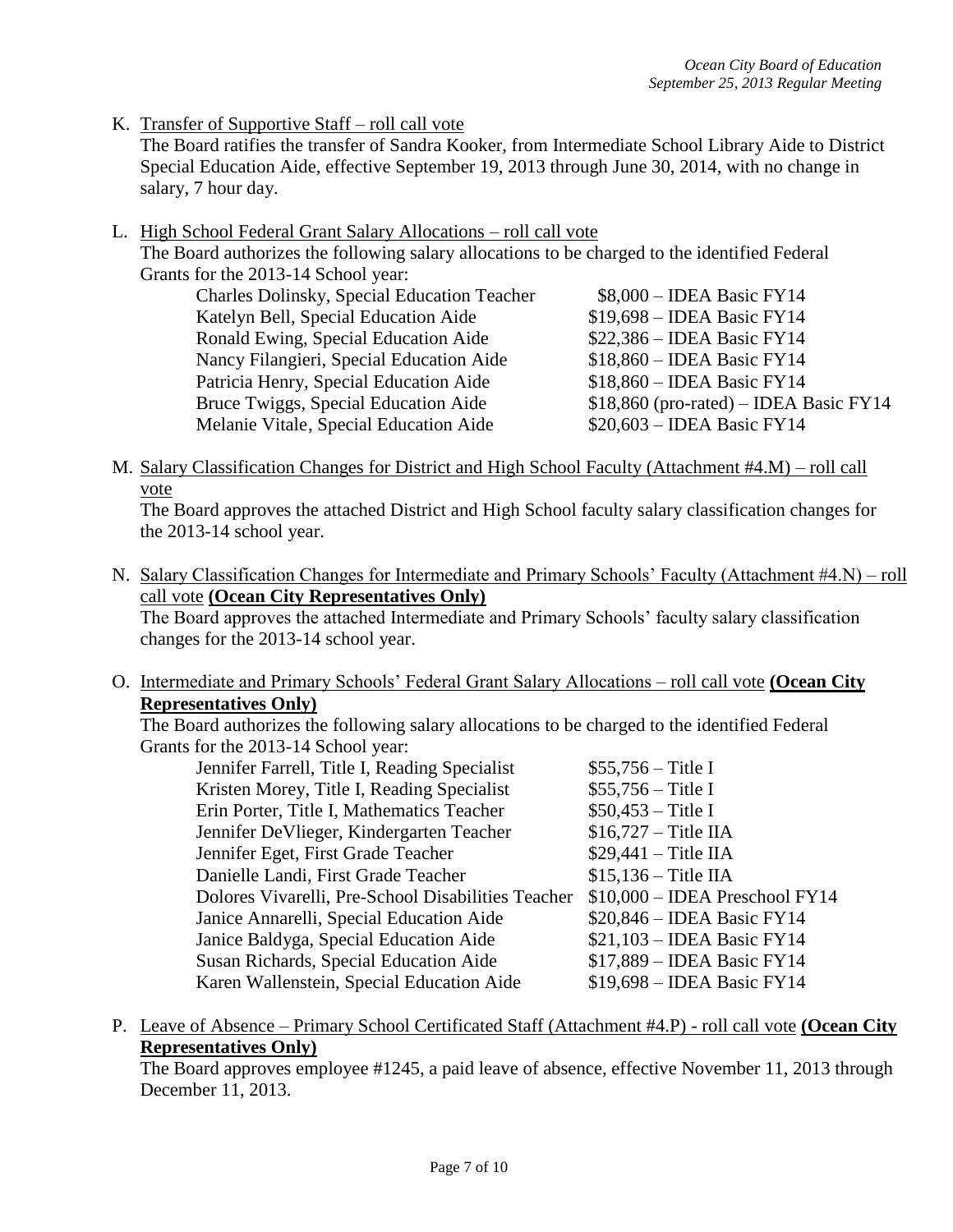Q. Short Term Leave Replacement – Intermediate School Certificated Staff - roll call vote **(Ocean City Representatives Only)**

The Board approves Joseph M. Lehman, short term leave replacement Teacher of Mathematics, effective September 26, 2013 through October 10, 2013, at \$160 per day.

#### Informational Items

The members of the Safety Team (HIB) for the High School, Intermediate School and Primary School for the 2013-14 school year are as follows:

#### High School

Heather Kelly, School Psychologist – Anti-Bullying Specialist Raymond Martin, Guidance Counselor – Alternate Anti-Bulling Specialist Margaret Corcoran, Guidance Counselor – Extension Program Liaison Susan Palmer, Assistant Principal Rosemary Millar, School Nurse Dr. Aaron Wohlrab, Teacher Catherine Kline, Teacher

#### Intermediate School

Dr. Vicki Scheetz, School Psychologist - Anti-Bullying Specialist Shannon Pruitt, Guidance Counselor - Alternate Anti-Bullying Specialist Geoffrey Haines, Principal Curt Nath, Curriculum Director for K-12 Humanities and Secondary Education Connie Meng, School Nurse Patricia Stineman-Horvath, Student Assistance Coordinator Pamela Wilson, Learning Disabilities/Teacher Consultant Franklin Butterick, Teacher

### Primary School

Joel Dougan, Guidance Counselor - Anti-Bullying Specialist Dr. Ellen Wright, Learning Disabilities/Teacher Consultant – Alternate Anti-Bullying Specialist William Boyle, Interim Principal Cathleen Smith, Principal, effective October 15, 2013 Alice Wolf, School Nurse Jennifer Farrell, Teacher

Parent invitee members not identified for publication.

- **Discussion**
- Negotiations Committee Report Mr. Joseph Clark, Chairperson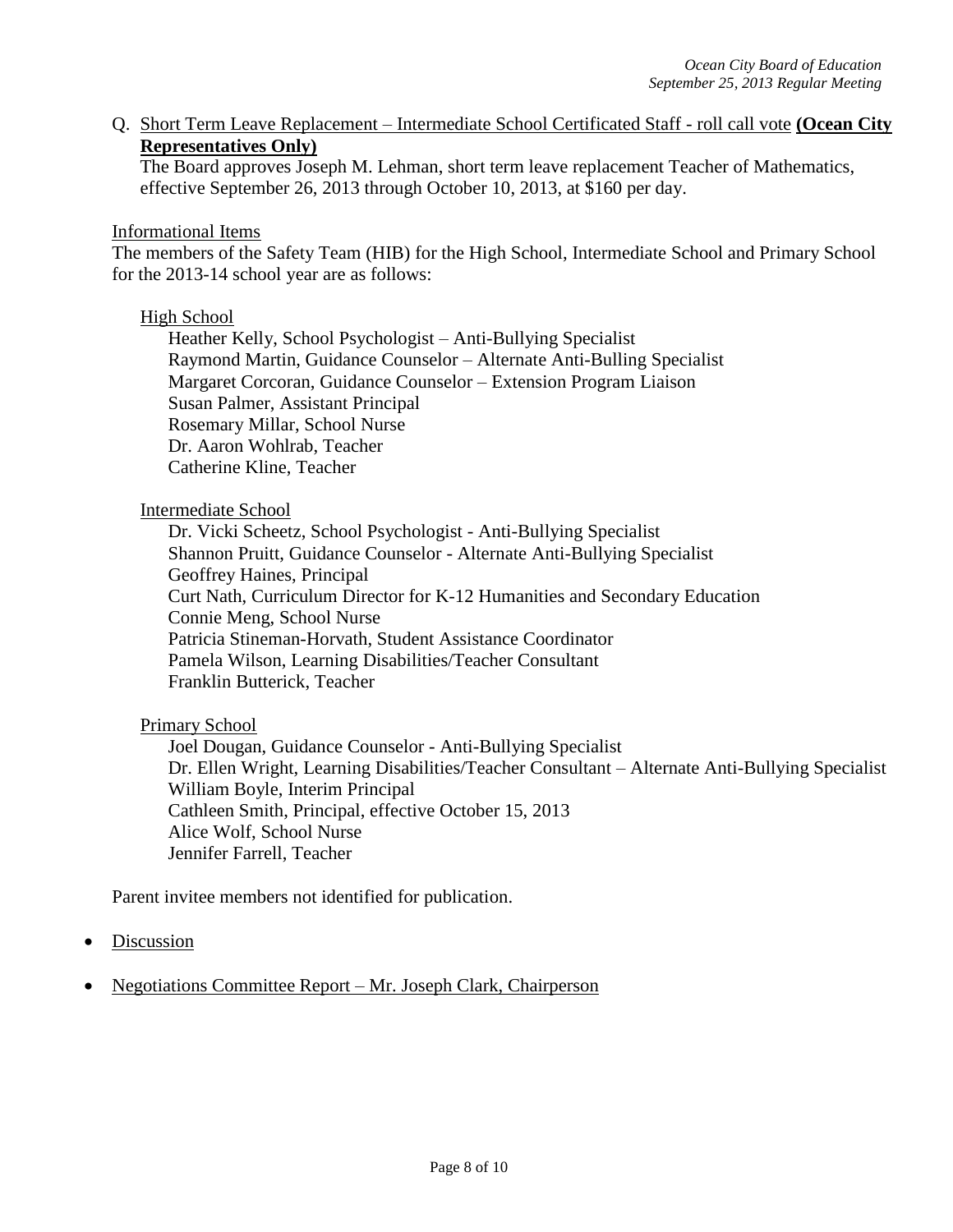## **5. POLICY**

A. Policies –  $2^{nd}$  Reading (Attachment #5.A)

The Board approves the following replacements, additions and or deletions to the Board Policy and/or Regulation Manuals.

- 1. Revised Bylaw 0000.02 Introduction
- 2. Revised Policies
	- 5120 Assignment of Pupils
	- 5533 Pupil Smoking
	- 7434 Smoking in School Buildings and on School Grounds
- B. Policies  $1<sup>st</sup>$  Reading (Attachment #5.B)

The Board approves the following replacements, additions and or deletions to the Board Policy and/or Regulation Manuals.

- 1. Delete Policy 1522 School-Level Planning (M)
- 2. New Policies
	- 3144.12 Certification of Tenure Charges Inefficiency (M)
	- 3144.3 Suspension Upon Certification of Tenure Charge
- **Discussion**
- Policy Committee Report Mrs. Tiffany Prettyman, Chairperson